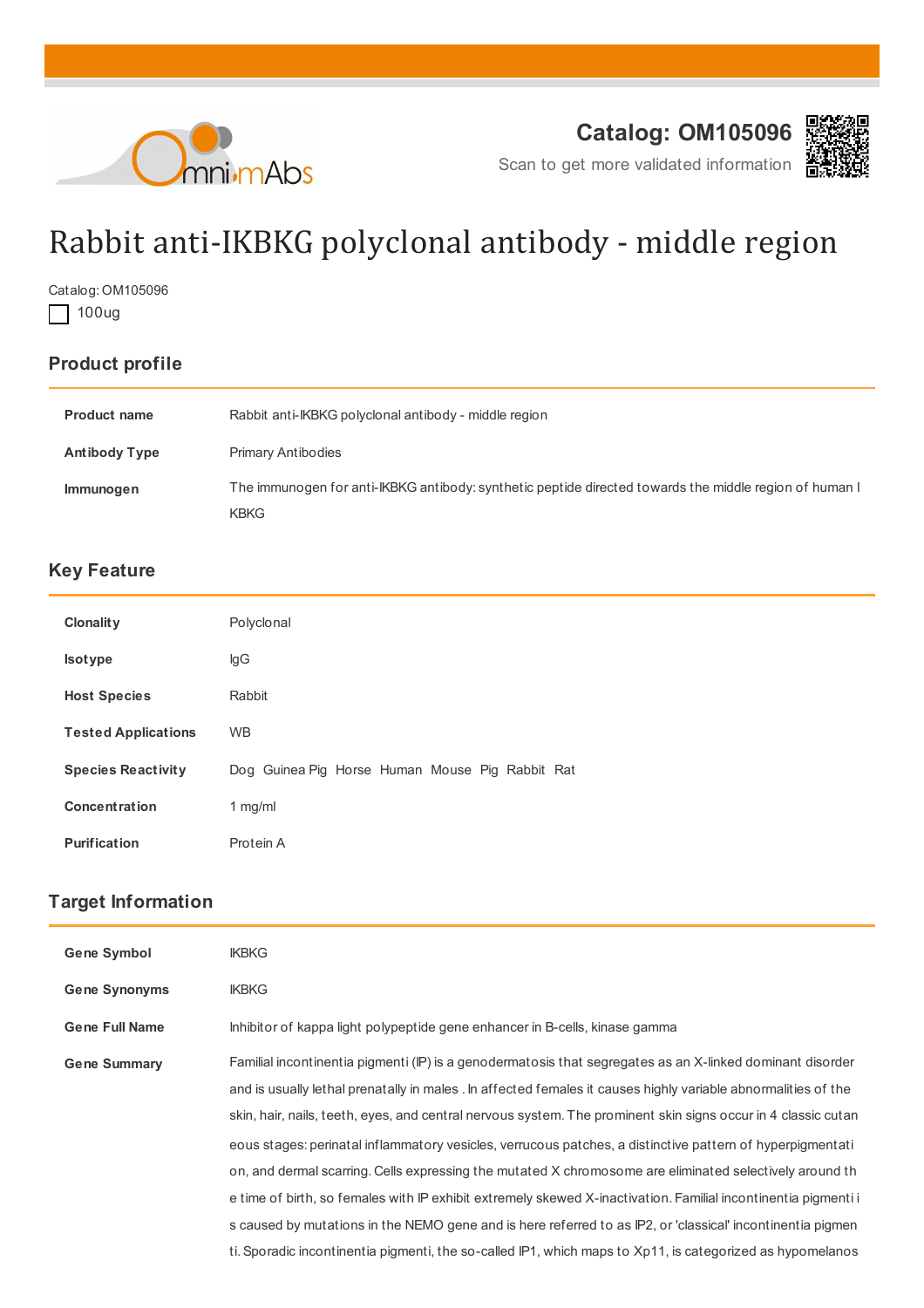|                          | is of Ito                                                       |
|--------------------------|-----------------------------------------------------------------|
| <b>Alternative Names</b> | IP, IP1, IP2, FIP3, IPD2, NEMO, FIP-3, Fip3p, AMCBX1, IKK-gamma |
| Molecular Weight (MW)    | 48kDa                                                           |
| <b>Sequence</b>          | 419 amino acids                                                 |
|                          |                                                                 |

#### **Database Links**

| <b>Entrez Gene</b>       | 8517      |
|--------------------------|-----------|
| <b>SwissProt ID</b>      | Q9Y6K9    |
| <b>Protein Accession</b> | NP 003630 |

#### **Application**



**Notes**:Optimal dilutions/concentrations should be determined by the researcher.

#### **Additional Information**

| Form                        | Liauid                                                          |
|-----------------------------|-----------------------------------------------------------------|
| <b>Storage Instructions</b> | Aliquot and store at -20°C. Avoid repeated freeze / thaw cycles |